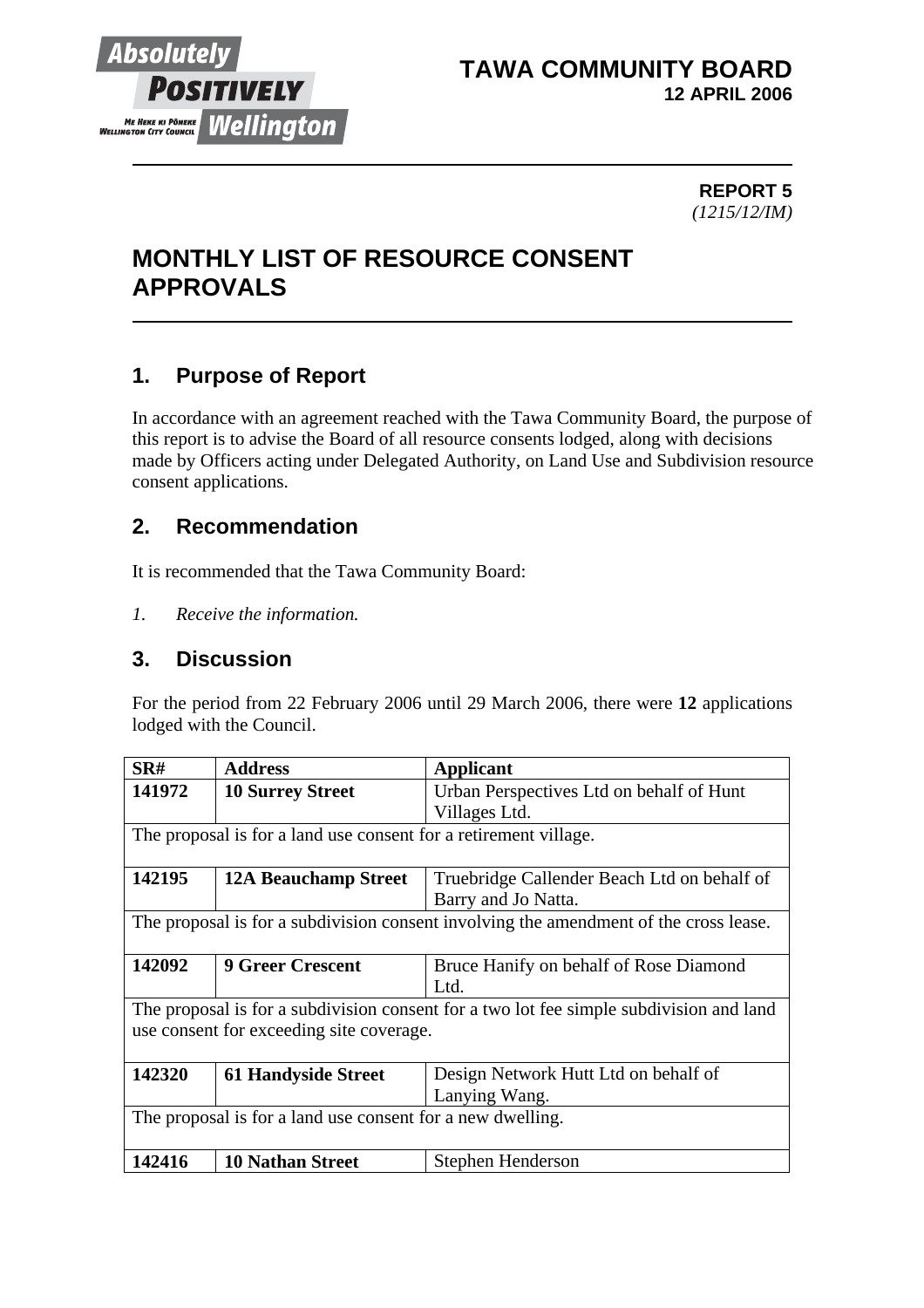| The proposal is for a land use consent for earthworks over $250m^2$ and in hazard<br>flooding area.                              |                           |                                                                        |  |  |
|----------------------------------------------------------------------------------------------------------------------------------|---------------------------|------------------------------------------------------------------------|--|--|
| 142568                                                                                                                           | <b>8 Lincoln Avenue</b>   | C.M.D Ltd on behalf of Ashok Dhiru Patel                               |  |  |
| The proposal is for a land use consent for two additional dwellings on a site (multi<br>dwelling).                               |                           |                                                                        |  |  |
| 141820                                                                                                                           | <b>24 Chastudon Place</b> | Truebridge Callender Beach Ltd on behalf of<br>Elizabeth Graham Stark. |  |  |
| The proposal is for a subdivision consent (4-lot fee simple) with sunlight access plane<br>and yard non-compliances.             |                           |                                                                        |  |  |
| 142736                                                                                                                           | <b>19 Collins Avenue</b>  | Space Architecture Studio on behalf of<br>Metasyn Investments Ltd.     |  |  |
| The proposal is for a land use consent for a new commercial building - catering<br>company and embalming fluid processing plant. |                           |                                                                        |  |  |
| 142591                                                                                                                           | <b>27A Fyvie Avenue</b>   | Aonui Architecture on behalf of PS Homes<br>Ltd                        |  |  |
| The proposal is for a land use consent for a new dwelling                                                                        |                           |                                                                        |  |  |
| 142947                                                                                                                           | <b>17 Florio Terrace</b>  | Truebridge Callender Beach Ltd on behalf of<br>McGuire Investments Ltd |  |  |
| The proposal is for a subdivision consent for a cross lease around two existing flats.                                           |                           |                                                                        |  |  |
| 142948                                                                                                                           | <b>1A Cecil Road</b>      | Connell Wagner Ltd on behalf of Marquis<br>Developments Ltd            |  |  |
| The proposal is for subdivision consent for unit title.                                                                          |                           |                                                                        |  |  |
| 141899                                                                                                                           | <b>22 Nathan Street</b>   | Calcott Design Group on behalf of Mathwick<br><b>Holdings Ltd</b>      |  |  |
| The proposal is for a land use consent for a townhouse development which exceeds<br>site coverage.                               |                           |                                                                        |  |  |

For the period from 22 February 2006 until 29 March 2006, there were **4** applications approved under delegated authority.

| SRH                                                                                     | <b>Address</b>          | <b>Applicant</b>                            |  |  |
|-----------------------------------------------------------------------------------------|-------------------------|---------------------------------------------|--|--|
| 136589                                                                                  | <b>6 Bell Street</b>    | Truebridge Callender Beach Ltd on behalf of |  |  |
|                                                                                         |                         | Gregory Ian Brown.                          |  |  |
| The proposal is for a subdivision consent for a three lot fee-simple subdivision.       |                         |                                             |  |  |
| 142092                                                                                  | <b>9 Greer Crescent</b> | Bruce Hanify on behalf of Rose Diamond      |  |  |
|                                                                                         |                         | Ltd.                                        |  |  |
| The proposal is for a subdivision consent for a two lot fee simple subdivision and land |                         |                                             |  |  |
| use consent for exceeding site coverage.                                                |                         |                                             |  |  |
|                                                                                         |                         |                                             |  |  |